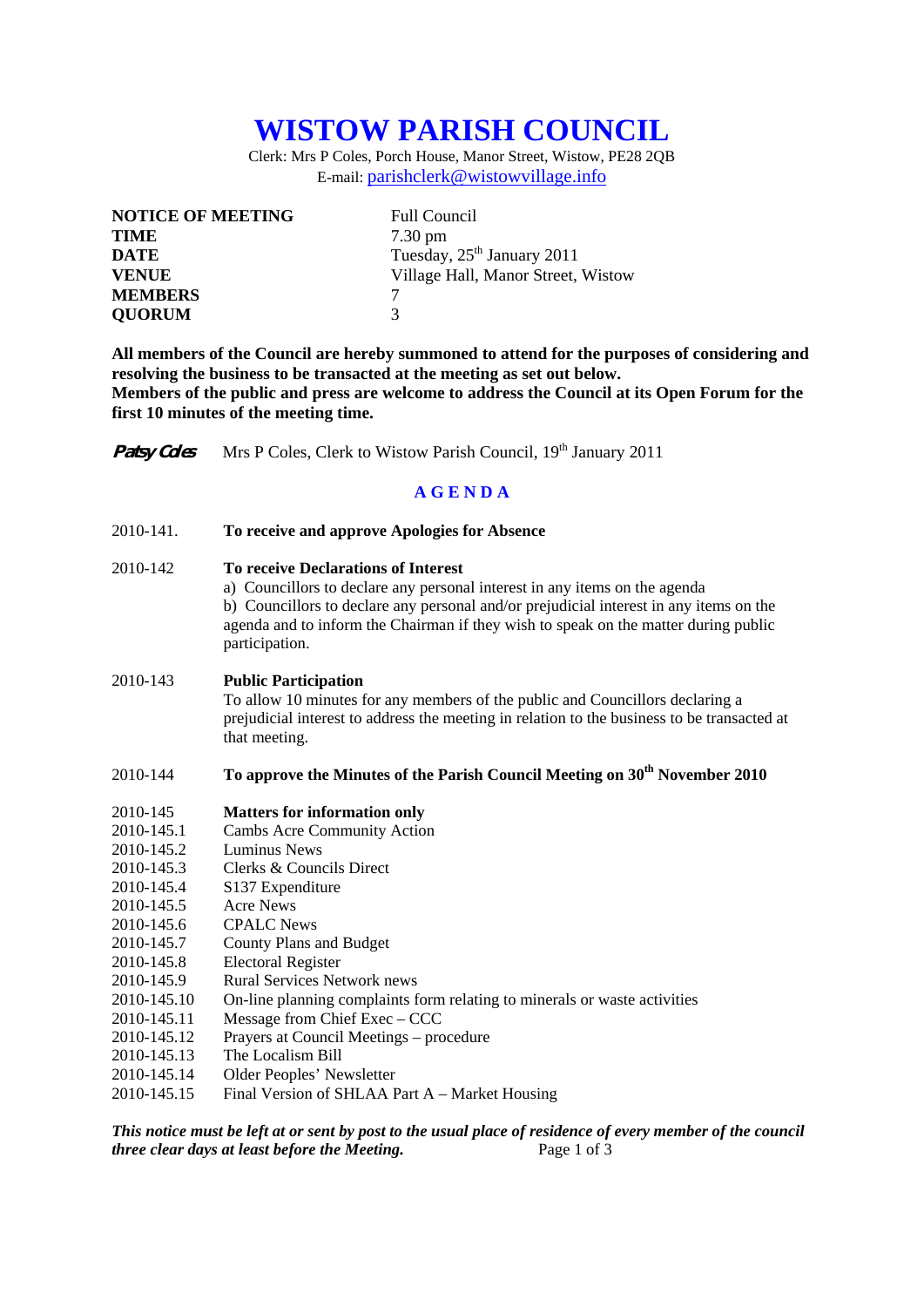Page 2

| 2010-146                                           | <b>Community Liaison Officer</b><br>Any Police or Crime issues to be discussed?<br>Meeting schedule has been emailed to PCSO Jill<br>Feedback from Neighbourhood Forum on 18 <sup>th</sup> January 2011                                                                                          |                    |
|----------------------------------------------------|--------------------------------------------------------------------------------------------------------------------------------------------------------------------------------------------------------------------------------------------------------------------------------------------------|--------------------|
| 2010-147                                           | To receive reports from County and District Councillors<br>Mr V Lucas, Mr P Bucknell, and Mr P Ward                                                                                                                                                                                              |                    |
| 2010-148                                           | <b>Finance</b><br>a) to approve the Financial Statement<br>b) to approve payment of outstanding amounts :<br>Mrs P Coles - December/January (rates as per minute no. 8e<br>of the meeting dated the 15/12/09)<br>Lee Gray grass cutting<br>c) to review cash flow and resolve anticipated issues | £274.50<br>£169.58 |
| 2010-149<br>2010-149.1<br>2010-149.2<br>2010-149.3 | Correspondence<br>Trailblazer Communities - Acre<br>British Legion Great Poppy Party, fundraising 10-12 June 2011<br>Consultation on becoming an NHS Foundation Trust - Cambs Community Services                                                                                                 |                    |
| 2010-150                                           | To consider any Planning Applications received<br>1100019 FUL - single storey extension to dwelling 7 Kingston Way, Wistow                                                                                                                                                                       |                    |
|                                                    | Localism Objectives Development of RAF Upwood as proposed by Strawsons Group<br>Developments Limited and Omnivale Limited - Appeal Reference<br>APP/H0520/A/09/2112959                                                                                                                           |                    |
| 2010-151                                           | <b>Salt bins</b><br>Relocation of bins at Wistow Toll and Parsonage Street/Mill Road junction<br>Condition of bins/replenishing of supplies                                                                                                                                                      |                    |
| 2010-152                                           | <b>Trees on Wistow Hill</b><br>Feed back from residents following cutting back of trees on Wistow Hill                                                                                                                                                                                           |                    |
| 2010-153                                           | <b>Winter Gritting and Snow Issues</b><br>Correspondence received from CCC – Winter Service and the Localism Agenda –<br><b>Opportunities for Third-Party Working</b><br>Issues raised by residents<br>Salt stocks update                                                                        |                    |
| 2010-154                                           | <b>Rooks Grove Hedge</b><br>Review situation                                                                                                                                                                                                                                                     |                    |
| 2010-155                                           | <b>Flood Forum</b><br>A meeting is to be held on $3rd$ March 2011 for which a delegate is required.<br>Any questions to be submitted in writing by 4 <sup>th</sup> February 2011                                                                                                                 |                    |
| 2010-156                                           | <b>CPALC Meeting 16th February 2011</b><br>Select voting members                                                                                                                                                                                                                                 |                    |
|                                                    |                                                                                                                                                                                                                                                                                                  |                    |

*This notice must be left at or sent by post to the usual place of residence of every member of the council three clear days at least before the Meeting*. Page 2 of 3